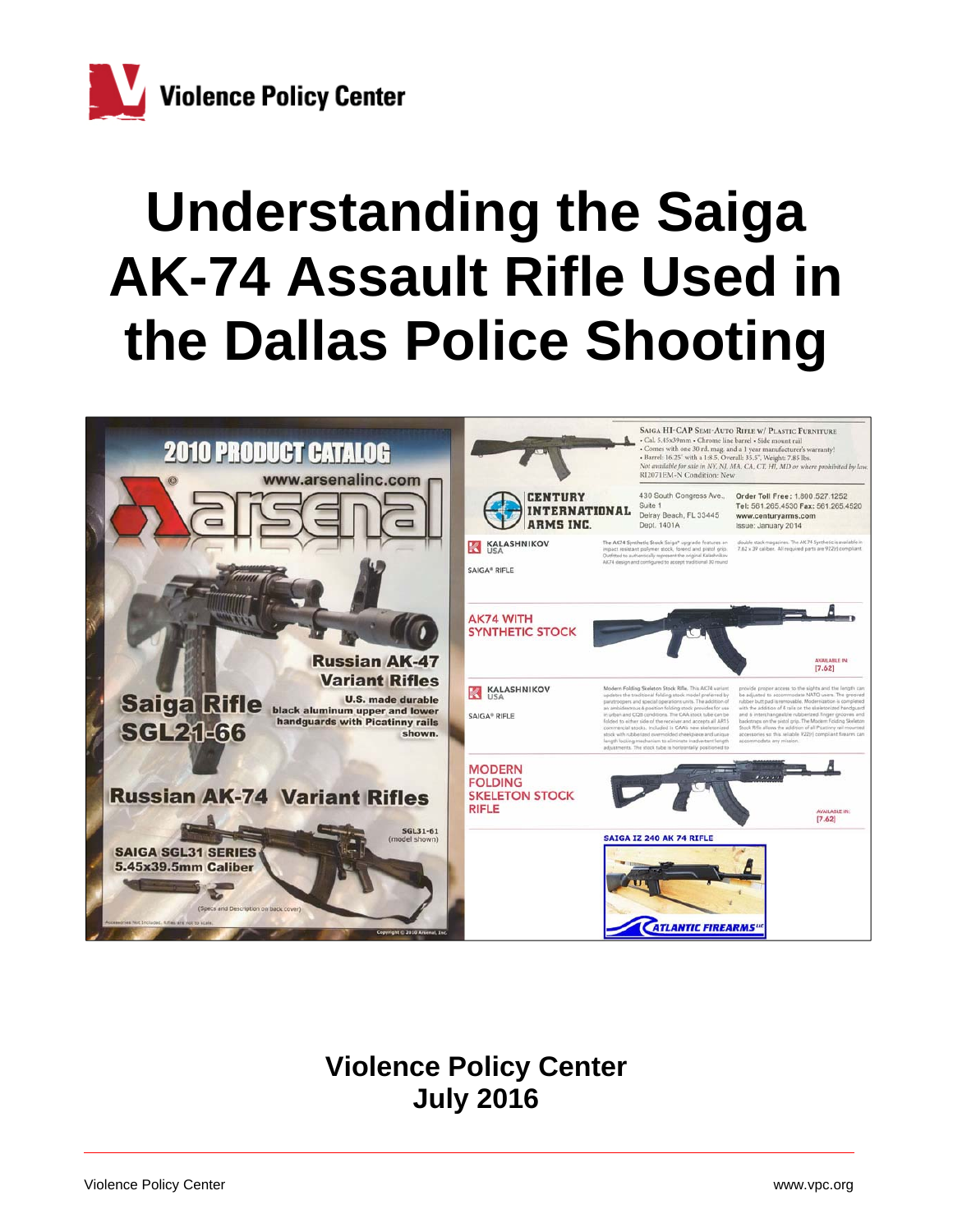### **The Saiga AK‐74 Assault Rifle**

On Thursday, July 7, 2016, Micah Johnson opened fire with a Russian‐made Saiga AK‐74 assault rifle at a peaceful protest rally in Dallas that left five law enforcement officers dead and nine injured, as well as injuring two private citizens, in the most deadly attack on law enforcement since 9/11. In 2014, according to an analysis by the Violence Policy Center, one in five law enforcement officers slain in the line of duty were killed with an assault weapon.<sup>i</sup>



In addition to the Saiga assault rifle equipped with high‐capacity detachable ammunition magazines, Johnson was reportedly also carrying a Glock pistol and a Fraser 25 caliber pistol. Johnson had reportedly bought an AK‐style assault rifle for \$600 in 2014 in a private sale arranged through Facebook with the transfer taking place at a Target parking lot, although it is not clear whether it was the weapon used in the Dallas attack. Johnson told the seller that he wanted the assault rifle because he missed the firepower of such rifles since returning to the U.S. from serving in Afghanistan.

The Saiga AK‐74 is a classic assault rifle and incorporates many of the characteristics that make this category of firearm so lethal and distinguish it from sporting rifles (see later section *Key Points About Assault Weapons*).

The Saiga is made in Russia by Concern Kalashnikov,<sup>ii</sup> the manufacturer of the infamous AK-47 assault rifle. The AK‐74 is a modernized version of the AK‐47. The gun was imported by a variety of U.S. importers until imports were banned by economic sanctions imposed on Russia on July 16, 2014. The sanctions did not prohibit the future transfer of Kalashnikov products legally in the U.S. at the time the restrictions were imposed. Similar Bulgarian-made AK-74 rifles remain on the U.S. market.

This backgrounder offers a brief overview of the Saiga AK‐74, as well as key points about assault weapons and what makes them different from standard hunting and sporting firearms.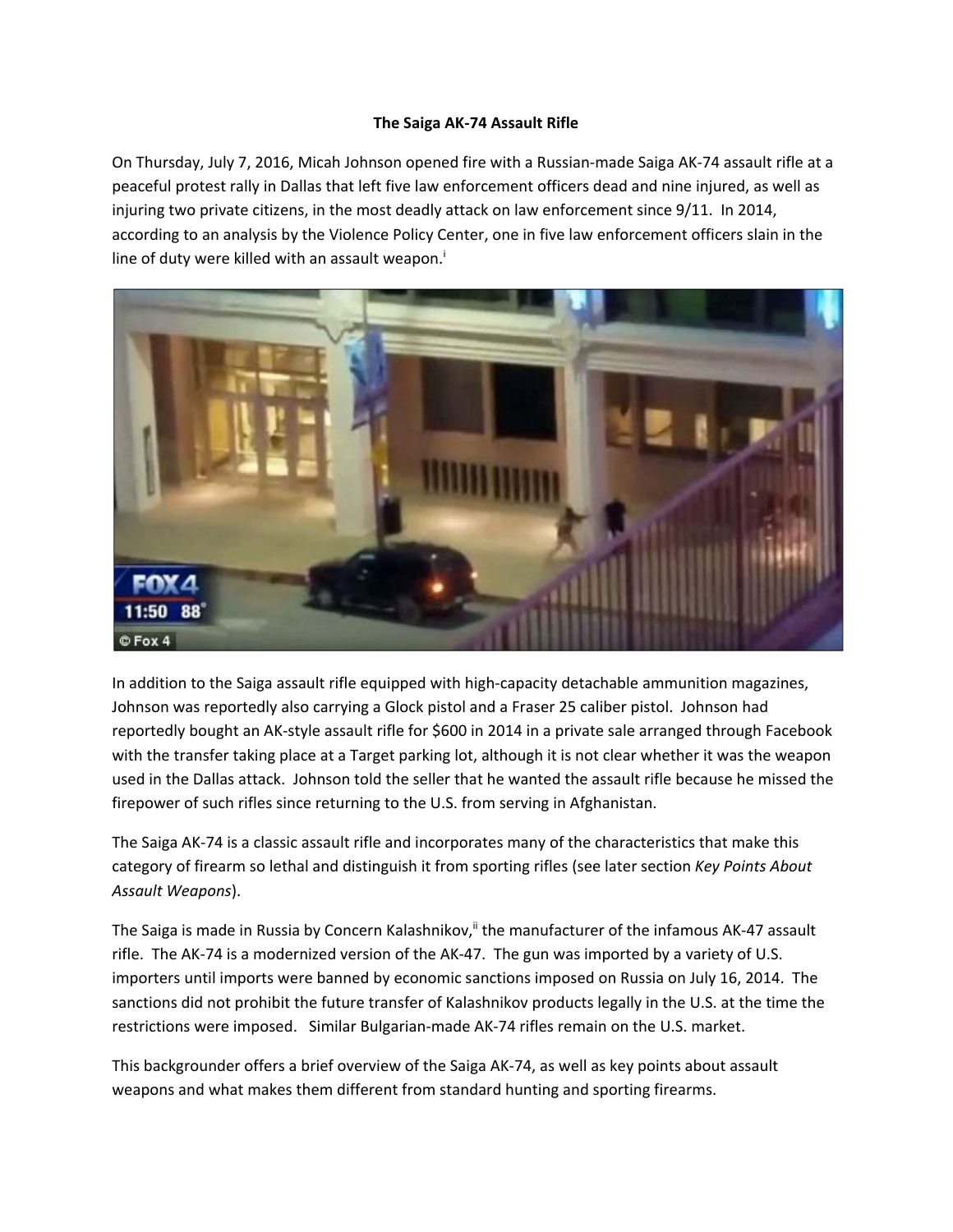#### **High Demand for Russian Assault Weapons in the U.S.**

Saiga AK‐74 assault rifles were brought into the U.S. by a variety of importers, including Kalashnikov USA, until 2014 when the economic sanctions were imposed. Prior to the sanctions, demand for Saigas was so strong that the Izhmash factory that made Kalashnikov rifles and shotguns shifted its focus from military to civilian manufacture in 2011 and 2012 with sales of civilian Saigas rising by 50 percent in 2011. By 2013, the United States accounted for 40 percent of Concern Kalashnikov's total gun sales. In 2014, Concern Kalashnikov announced that it planned to sell 200,000 guns annually in the U.S. iii iv v



As one gun magazine noted in 2013, "For those looking to add an interesting Kalashnikov variant to their collection, the AK‐74 makes for a great a candidate. Representing a highly refined, latter‐day version of the classic AK rifle, the AK‐74 gives you a chance to go hands‐on with a weapon design from the final years of the Cold War."vi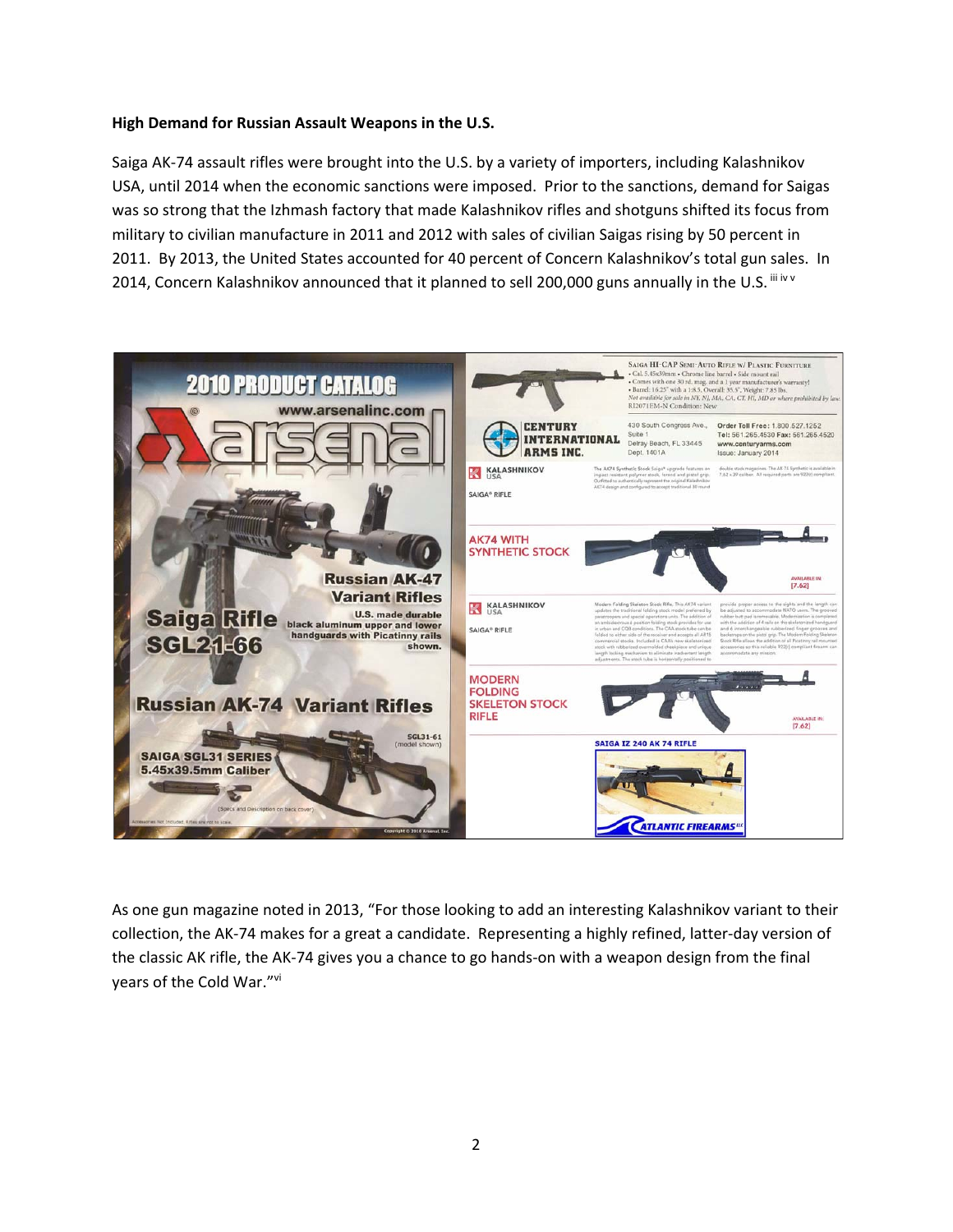#### **"Clouds on the Horizon"**

Like virtually all assault weapon manufacturers and importers, Saigas are marketed by Kalashnikov USA featuring military imagery.



In its 2015 catalog, Kalashnikov USA (which as RWC Group LLC (RWC) had imported Concern Kalashnikov assault weapons) described the impact of the sanctions on its marketing plans:

2014 has been both a very exciting and challenging year for RWC and Concern Kalashnikov. After working with Izhmash for over two years, and building relationships with our customers, RWC Group LLC was given the opportunity to become the exclusive U.S. importer and distributor of products under the Concern Kalashnikov marketing brand umbrella, including the Izhmash and Baikal product lines. By April, we were able to achieve one of our many goals of delivering 922(r) compliant rifles and shotguns based on the AK-47 design to meet the increasing US market's demands. In Russia, the factories were entering a period of modernization to meet the increased worldwide demand….

But then, noting "Clouds on the Horizon," Kalashnikov USA lamented in its catalog:

World events overtook the center stage, overwhelming our successful cooperation with our partners. Ukraine's crisis led President Obama to impose economic sanctions against a few sectors of the Russian economy, including Concern Kalashnikov. As of July 16, 2014, no further imports of the beloved Saiga rifles, shotguns, and other fine sporting firearms from Izhmash are to be allowed into the United States.

Reassuring the reader that in "2015 – The Future is Clear," the catalog text continued:

The change in U.S. foreign policy has forced us to redefine our business model, going from one of an importer to a U.S. manufacturer of the iconic products that are rooted in world history and have earned a legendary reputation of reliability and simplicity of design.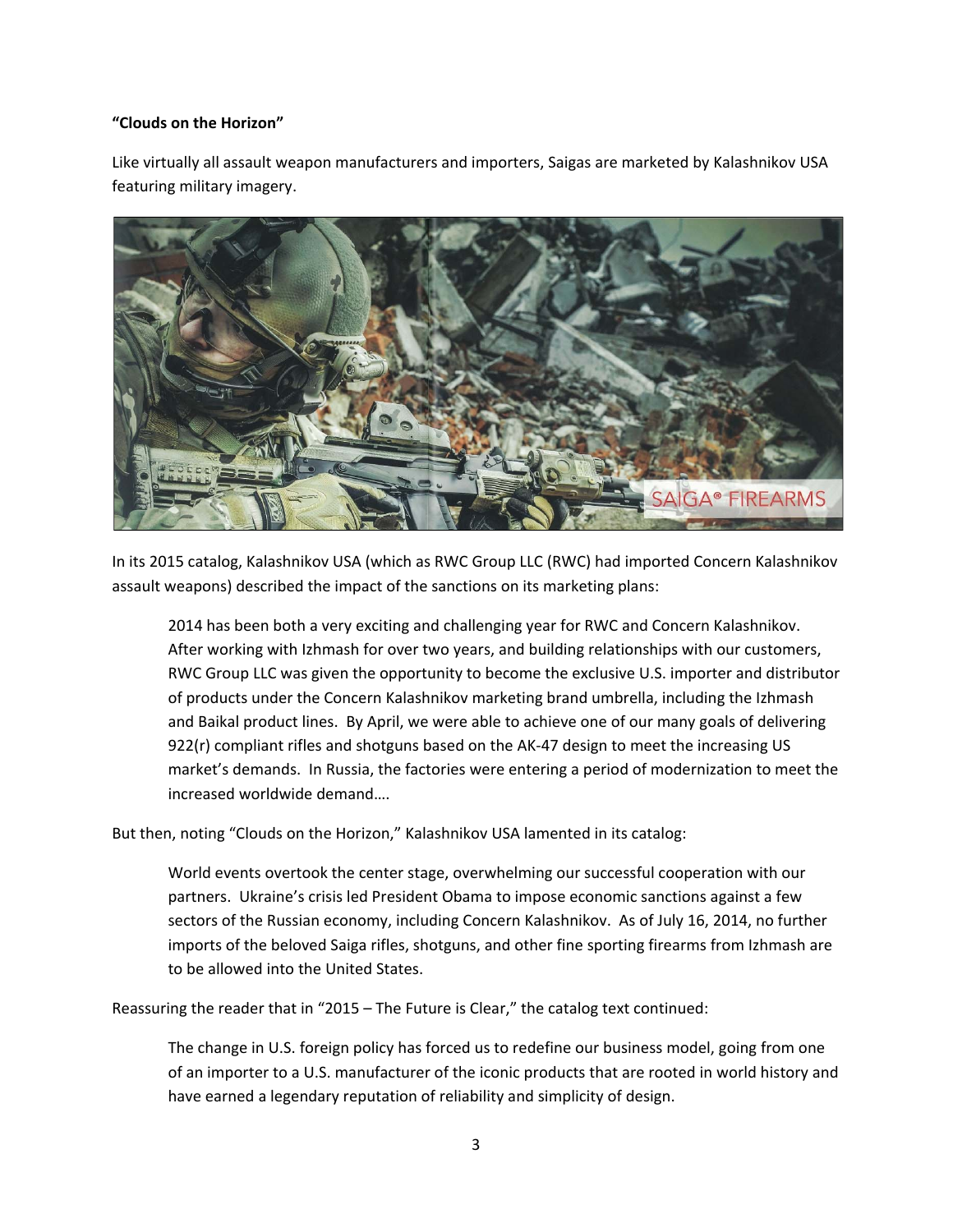Models of AK‐74 rifles offered in the catalog include the AK74 with Synthetic Stock, "Outfitted to authentically represent the original Kalashnikov AK74 design and configured to accept traditional 30 round double stack magazines," and the Synthetic Folding Steel Stock Rifle, which:

combines the traditional style steel skeleton side folding stock with the standard AK74 type forend and pistol grip. This results in an easily transportable unit with an overall length of only 38" and a collapsed length of 29". The stock locks against the body. This classic side folder is the choice of Paratroopers and special operations.

#### **Key Points About Assault Weapons**

**1. Semiautomatic assault weapons like the Saiga AK‐74 are civilian versions of military assault weapons.** Even though the gun industry prefers to call semiautomatic assault weapons "modern sporting rifles," there are no significant differences between them and military assault weapons.

**2. Military assault weapons are selective‐fire.** That is, they are capable of fully automatic fire—or three‐shot bursts—as well as semiautomatic fire. A machine gun will continue to fire as long as the trigger is held down until the ammunition magazine is empty.

**3. Civilian assault weapons are** *not* **machine guns.** They are semiautomatic weapons. (Since 1986 federal law has banned the sale to civilians of new machine guns.) The trigger of a semiautomatic weapon must be pulled separately for each round fired. It is a mistake to call civilian assault weapons "automatic weapons" or "machine guns."

**4. This is a distinction without a difference in terms of killing power.** Civilian semiautomatic assault weapons incorporate all of the functional design features that make assault weapons so deadly. They are arguably more deadly than military versions, because most experts agree that semiautomatic fire is more accurate than automatic fire.

5. The distinctive "look" of assault weapons is not cosmetic. It is the visual result of specific **functional design decisions.** Military assault weapons were designed and developed for a specific military purpose—laying down a high volume of fire over a wide killing zone*.*

**6. Civilian assault weapons keep the specific functional design features that make this anti‐personnel function easy.** These functional features also distinguish assault weapons from traditional sporting guns.

**7. The most significant assault weapon functional design features are: (1) ability to accept a detachable high‐capacity ammunition magazine; (2) a rear pistol or thumb‐hole grip; and, (3) a forward grip or barrel shroud.** Taken together, these are the design features that make possible the deadly and indiscriminate "spray‐firing" for which assault weapons are designed. None of them are features of true hunting or sporting guns.